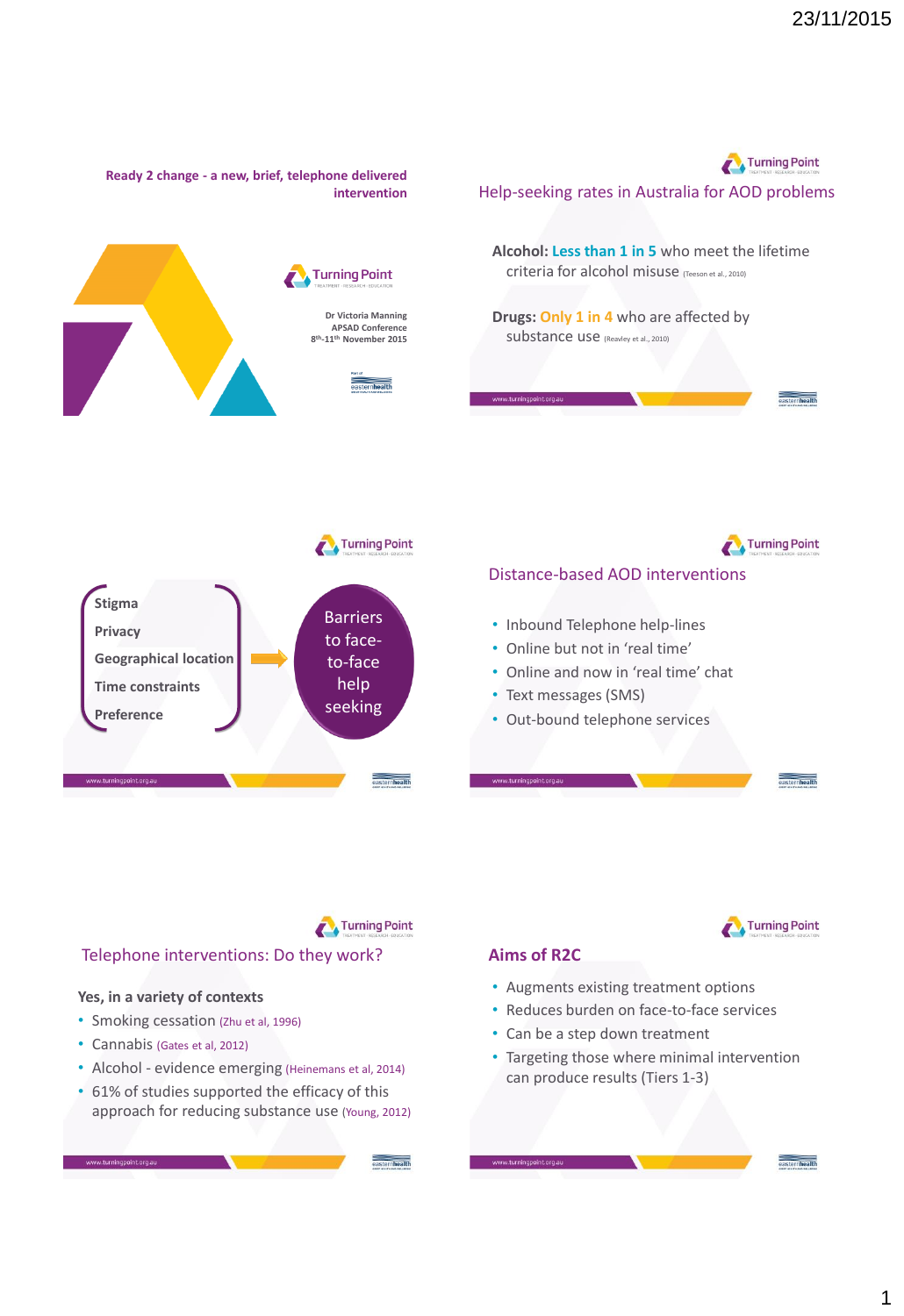

# Ready 2 Change (R2C)



**Outbound telephone-delivered intervention for clients concerned about their alcohol, amphetamine or cannabis use.**



**CBT, MI, DBT, ACT & MBRP principles; node-link mapping**



#### **8 Skills Training Modules**





Turning Point

- **4. Sleep strategies**
- **5. Living Mindfully**
- **6. Cultivating Fulfilling Relationships**
- **7. Managing Anxiety**
- **8. Enhancing mood**





## Turning Point AOD use & psychological distress